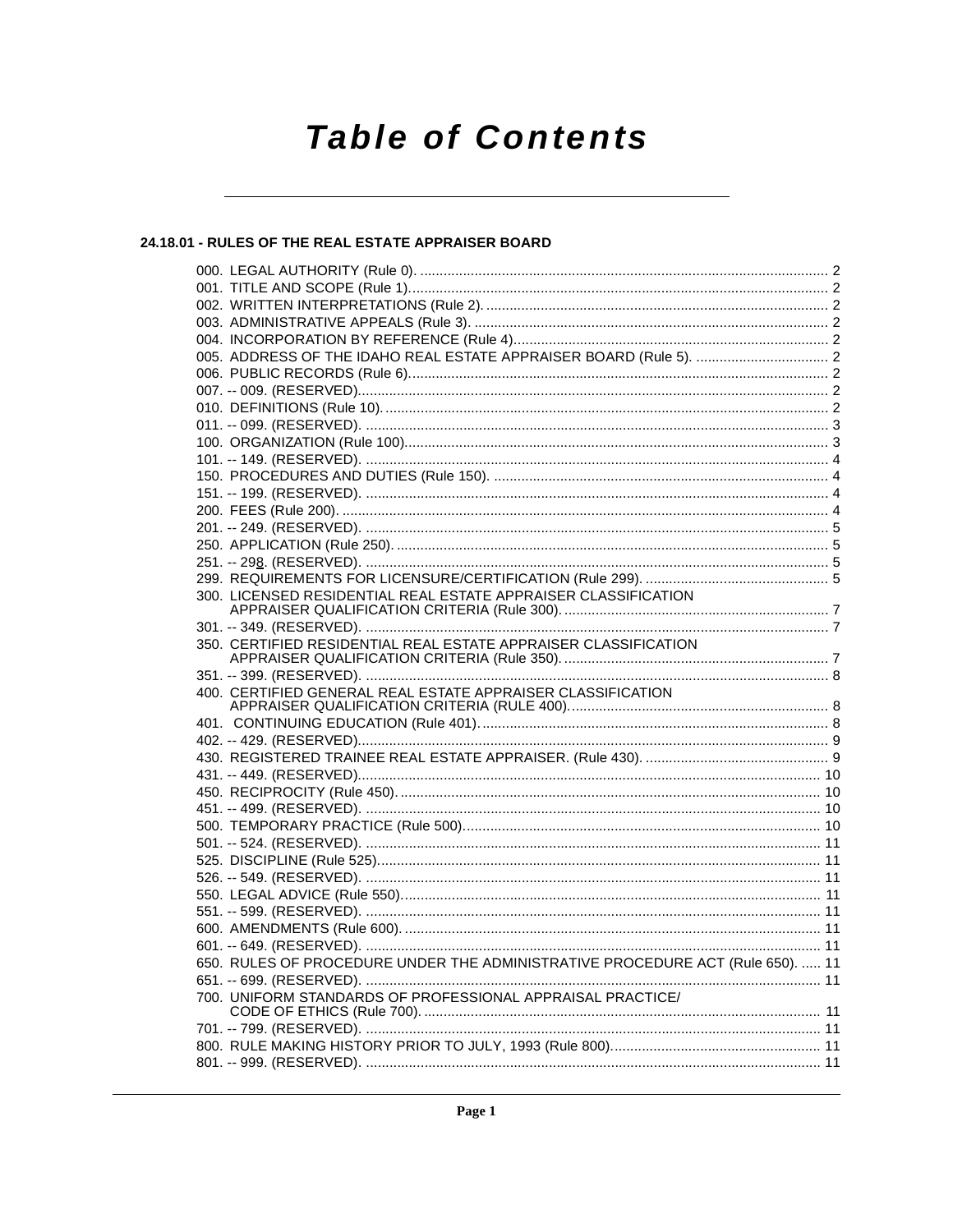#### **IDAPA 24 TITLE 18 Chapter 01**

# **24.18.01 - RULES OF THE REAL ESTATE APPRAISER BOARD**

#### <span id="page-1-1"></span><span id="page-1-0"></span>**000. LEGAL AUTHORITY (Rule 0).**

These rules are hereby prescribed and established pursuant to the authority vested in the Real Estate Appraiser Board<br>by the provisions of Section 54-4106. Idaho Code. (7-1-93) by the provisions of Section  $54-4106$ , Idaho Code.

#### <span id="page-1-2"></span>**001. TITLE AND SCOPE (Rule 1).**

These rules shall be cited as IDAPA 24.18.01, "Rules of the Real Estate Appraiser Board". (7-1-97)

### <span id="page-1-3"></span>**002. WRITTEN INTERPRETATIONS (Rule 2).**

The board may have written statements that pertain to the interpretation of the rules of this chapter. Such interpretations, if any, are available for public inspection and copying at cost in the main office of the Bureau of Occupational Licenses. (3-13-02)

#### <span id="page-1-4"></span>**003. ADMINISTRATIVE APPEALS (Rule 3).**

Administrative appeals shall be governed by the Administrative Procedure Act, Title 67, Chapter 52, Idaho Code. (3-13-02)

# <span id="page-1-5"></span>**004. INCORPORATION BY REFERENCE (Rule 4).**

The document titled "Uniform Standards of Professional Appraisal Practice (USPAP)", 2001 Edition published by the Appraisal Foundation and effective January 1, 2001, as referenced in Subsection 700, is herein incorporated by reference and is available for review at the Board's office and may be purchased from the Appraisal Foundation.

(3-13-02)

#### <span id="page-1-6"></span>**005. ADDRESS OF THE IDAHO REAL ESTATE APPRAISER BOARD (Rule 5).**

[The office of the Real Estate Appraiser Board is located within the Bureau of Occupational Licenses, Owyhee Plaza,](http://www2.state.id.us/ibol/rea) 1109 Main Street, Suite 220Boise, Idaho 83702-5642. The phone number of the Board is (208) 334-3233. The Board's FAX number is (208) 334-3945. The Board's e-mail address is ibol@ibol.state.id.us. The Board's official web site is at www2.state.id.us/ibol/rea. (3-13-02)

#### <span id="page-1-7"></span>**006. PUBLIC RECORDS (Rule 6).**

The records associated with the Real Estate Appraiser Board are subject to the provisions of the Idaho Public Records<br>Act, Title 9, Chapter 3, Idaho Code. (3-13-02) Act, Title 9, Chapter 3, Idaho Code.

#### <span id="page-1-8"></span>**007. -- 009. (RESERVED).**

#### <span id="page-1-14"></span><span id="page-1-9"></span>**010. DEFINITIONS (Rule 10).**

The definitions numbered one through twelve (1-12), appearing at Section 54-4104, Idaho Code are incorporated herein by reference as if set forth in full.  $(7-1-93)$ herein by reference as if set forth in full.

<span id="page-1-10"></span>**01. Advisory Committee**. A committee of state certified or licensed real estate appraisers appointed by the board to provide technical assistance relating to real estate appraisal standards and real estate appraiser experience, education and examination requirements that are appropriate for each classification of state certified or licensed real estate appraiser. (7-1-93) licensed real estate appraiser.

<span id="page-1-11"></span>**02. Appraisal Foundation**. The Appraisal Foundation means the Appraisal Foundation established on November 30, 1987, as a not-for-profit corporation under the laws of Illinois. (7-1-97)

<span id="page-1-13"></span>**03. Appraiser Qualifications Board**. Appraiser Qualifications Board of the Appraisal Foundation es the qualifications criteria for licensing, certification and recertification of appraisers. (7-1-97) establishes the qualifications criteria for licensing, certification and recertification of appraisers.

<span id="page-1-12"></span>**04. Appraisal Standards Board**. The Appraisal Standards Board of the Appraisal Foundation develops, publishes, interprets and amends the Uniform Standards of Professional Appraisal Practice (USPAP) on behalf of appraisers and users of appraisal services. (7-1-97) behalf of appraisers and users of appraisal services.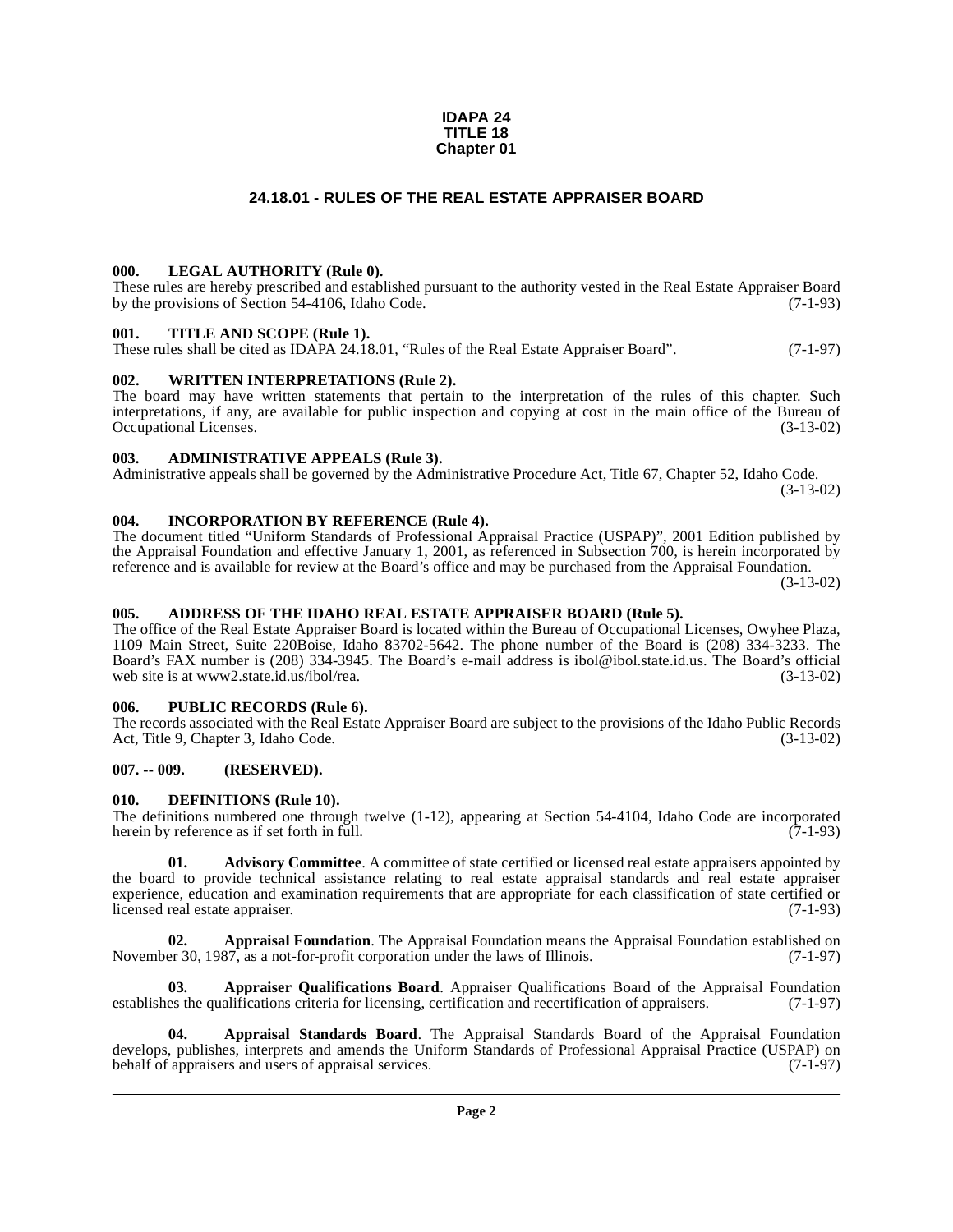### **IDAHO ADMINISTRATIVE CODE IDAPA 24.18.01 - Rules of the Real Bureau of Occupational Licenses**

**05. Bureau**. The Bureau means the Bureau of Occupational Licenses, as prescribed in Sections 54-<br>a) and 67-2601. Idaho Code. (3-13-02)  $4106(2)(a)$  and  $67-2601$ , Idaho Code.

**06.** Chief. The Bureau Chief of the Bureau of Occupational Licenses as established by Section 67-<br>(7-1-93) 2602, Idaho Code.

<span id="page-2-6"></span><span id="page-2-4"></span>**07.** Classroom Hour. Fifty (50) minutes out of each sixty (60) minute hour. (7-1-93)

**08. Field Real Estate Appraisal Experience**. Personal inspections of real property, assembly and analysis of relevant facts, and, by the use of reason and the exercise of judgement, formation of objective opinions as to the market or other value of such properties or interests therein and preparation of written appraisal reports or other memoranda showing data, reasoning, and conclusion. Professional responsibility for the valuation function is  $e$ ssential.  $(7-1-93)$ 

<span id="page-2-5"></span>**09. FIRREA**. Title XI, Financial Institutions Reform, Recovery and Enforcement Act of 1989 was designed to ensure that more reliable appraisals are rendered in connection with federally related transactions.

(7-1-93)

<span id="page-2-7"></span>**10. Nationally Recognized Appraisal Organization**. An appraisal organization which is a member of The Appraisal Foundation. (7-1-93)

<span id="page-2-10"></span>**11. Real Estate**. In addition to the previous definition in Section 54-4104(7), Idaho Code will also mean an identified parcel or tract of land, including improvements, if any. (7-1-93)

**12. Real Property**. In addition to the previous definition in Section 54-4104(8), Idaho Code will also mean one or more defined interests, benefits, or rights inherent in the ownership of real estate. (7-1-93)

<span id="page-2-13"></span><span id="page-2-12"></span><span id="page-2-11"></span>**13. Residential Unit**. Real estate with a current highest and best use of a residential nature. (7-1-93)

**14. Specialized Appraisal Services**. Services which include situations in which an appraiser is employed or retained to provide appraisal services that do not fall within the defined term "appraisal assignments". Specialized appraisal services relate to the employer's or client's individual needs or investment objectives and commonly include specialized marketing and financing studies as well as analysis, opinions, and conclusions rendered in connection with activities such as real estate brokerage, mortgage banking, and real estate counseling, including real estate tax counseling. including real estate tax counseling.

<span id="page-2-14"></span>**15. Uniform Standards of Professional Appraisal Practice Or USPAP**. Those uniform standards adopted by the Appraisal Foundation's Appraisal Standards Board. These standards may be altered, amended, interpreted, supplemented, or repealed by the Appraisal Standards Board (ASB) from time to time. (3-13-02) interpreted, supplemented, or repealed by the Appraisal Standards Board (ASB) from time to time.

#### <span id="page-2-0"></span>**011. -- 099. (RESERVED).**

#### <span id="page-2-9"></span><span id="page-2-1"></span>**100. ORGANIZATION (Rule 100).**

<span id="page-2-3"></span>**01. Board Name**. In accordance with Idaho Statutes, the name of this Board shall be the Idaho Real Estate Appraiser Board, hereafter called the Board. Whenever reference is made to "Law," the same shall refer to the Laws of the state of Idaho. (7-1-93)

**02. Organization Of Board**. At the first meeting of each year, the Board shall organize and elect from its members a Chairman and Vice Chairman who shall assume the duties of their respective offices immediately upon such selection.  $(3-13-02)$ 

#### <span id="page-2-8"></span><span id="page-2-2"></span>**03. Board Members And Duties**. (7-1-93)

**a.** Chairman - The Chairman shall be a voting member of the Board, and when present preside at all meetings, appoint with the consent of the Board all committees, and shall otherwise perform all duties pertaining to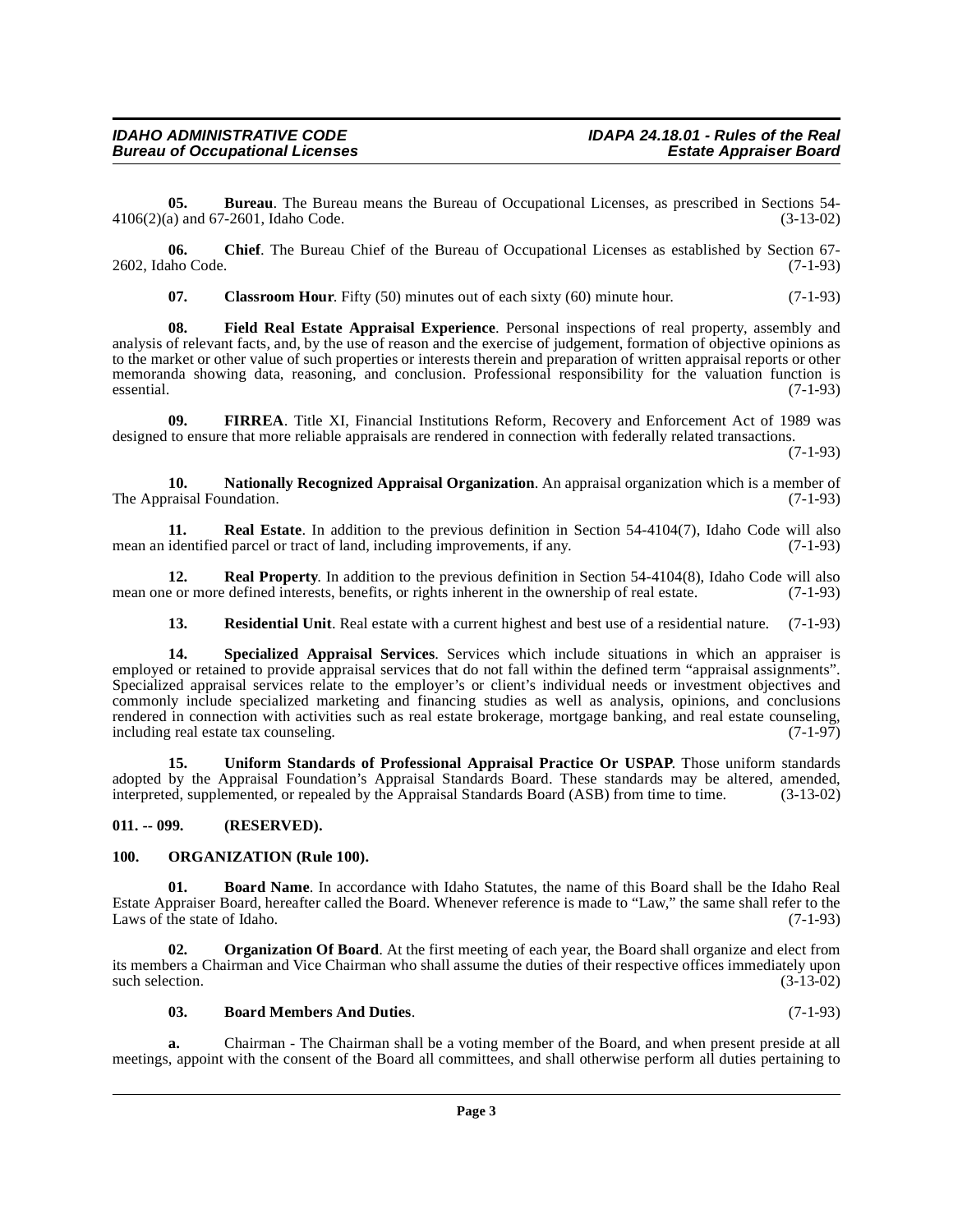the office of Chairman. The Chairman shall be an ex-officio member of all committees. (7-1-93)

**b.** Vice-Chairman - The Vice Chairman shall, in the absence or incapacity of the Chairman, exercise the duties and possess all the powers of the Chairman. (7-1-93)

#### <span id="page-3-0"></span>**101. -- 149. (RESERVED).**

#### <span id="page-3-14"></span><span id="page-3-1"></span>**150. PROCEDURES AND DUTIES (Rule 150).**

**01. Meetings**. The Board shall meet at least four (4) times annually and at such other times as d by the Board or its chairman. (7-1-93) requested by the Board or its chairman.

<span id="page-3-18"></span>**02.** Voting - A Quorum Shall Be Three Board Members. A majority vote of the quorum present considered the action of the Board as a whole. (7-1-97) shall be considered the action of the Board as a whole.

<span id="page-3-2"></span>**151. -- 199. (RESERVED).**

<span id="page-3-10"></span><span id="page-3-3"></span>**200. FEES (Rule 200).**

Fees are established in accord with Section 54-4113, Idaho Code as follows: (7-1-93)

- **01. Application**. Application fee for Certification/Registration/License two hundred fifty dollars  $(3-13-02)$
- <span id="page-3-13"></span><span id="page-3-5"></span>**02. Original Certification/License**. Original Certification/License - one hundred twenty-five dollars  $(3-30-01)$   $(3-30-01)$ 
	- **03. Certification/License Renewal**. Certification/License renewal two hundred fifty dollars (\$250\*).  $(3-30-01)$
- <span id="page-3-15"></span><span id="page-3-11"></span><span id="page-3-6"></span>**04.** Reinstatement. Reinstatement fees are as provided in Section 67-2614, Idaho Code - twenty-five dollars (\$25). dollars (\$25). (7-1-93)
	- **05. Duplicate Certificate/License**. Duplicate Certificate/License twenty-five dollars (\$25). (7-1-93)
	- **06. History Record**. History record twenty-five dollars (\$25). (7-1-93)
	- **07.** Application For Reciprocity. Application for reciprocity two hundred fifty dollars (\$250\*). (3-30-01)

**08. Original Certification/License Via Reciprocity**. Original Certification/License via reciprocity one hundred twenty-five dollars  $(\$125^*)$ . (3-30-01)

- <span id="page-3-16"></span><span id="page-3-12"></span><span id="page-3-4"></span>**09. Temporary Permit**. Temporary permit - one hundred dollars (\$100). (7-1-93)
- <span id="page-3-17"></span><span id="page-3-7"></span>**10. Trainee Registration Fee**. Trainee registration fee - fifty dollars (\$50). (3-13-02)

**11. Examination And Reexamination Fees**. Examination and Reexamination fees will be calculated based on the actual cost of the examination. Successful applicants will be notified of the fees at the time they are scheduled for examination. (7-1-97) scheduled for examination.

<span id="page-3-9"></span><span id="page-3-8"></span>**12. Fees Are Non-Refundable**. Fees are non-refundable. (7-1-93)

**13. Fees Followed By "\*" Means**. Proposed fees for these categories marked with an asterisk include an estimated twenty five dollars (\$25) to be submitted by the state to federal government. Title XI, Section 1109 requires each state to submit a roster listing of state certified/licensed appraisers to the Appraiser Subcommittee "no less than annually". The state is also required to collect from such individuals who perform appraisals in federally related transactions an annual registry fee of "not more than twenty five dollars (\$25)", such fees to be transmitted by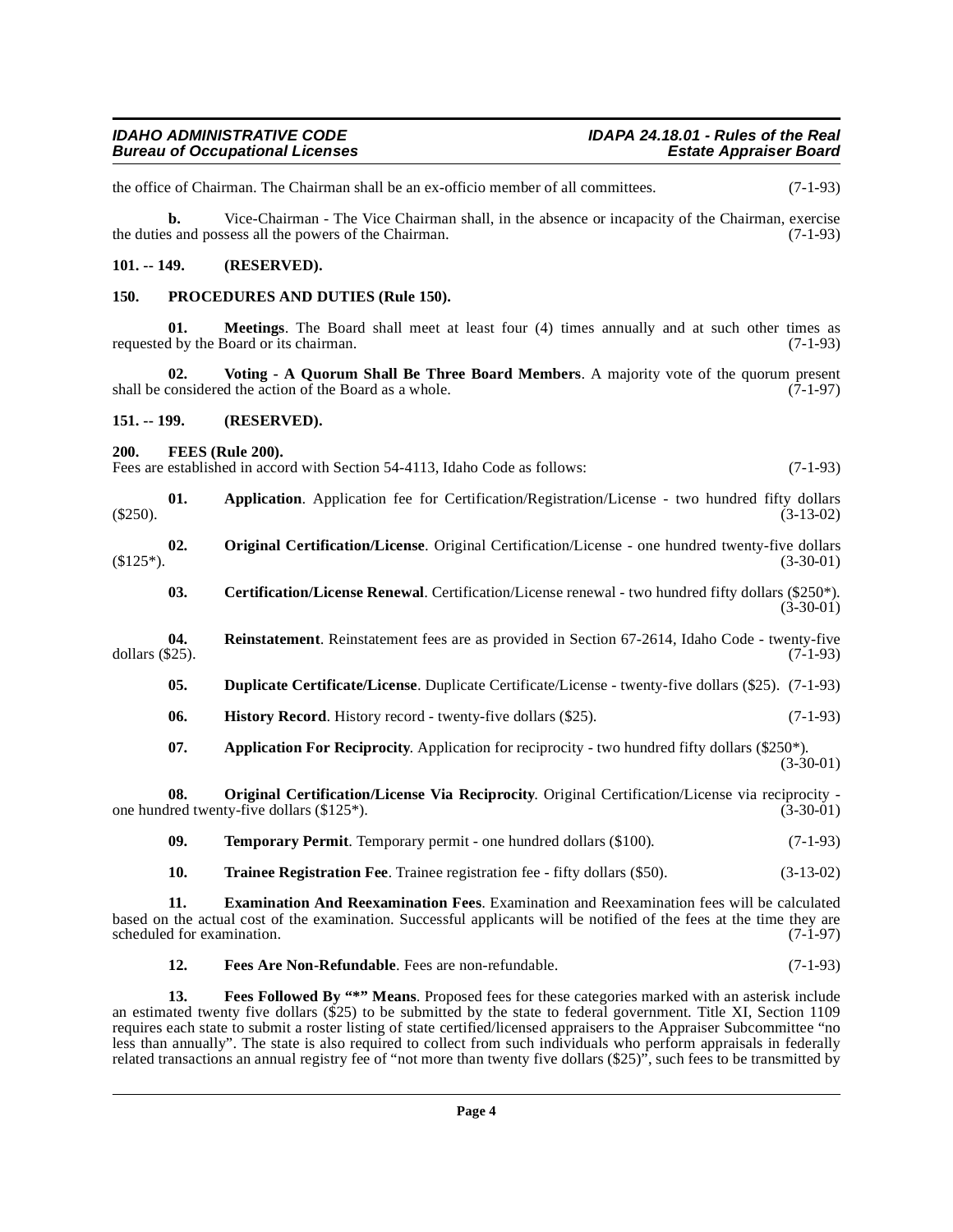**03. Eligibility For Examination**. The qualified applicant will be assigned to the first available tion subsequent to determination of eligibility. (7-1-97) examination subsequent to determination of eligibility.

certification/licensure must submit a completed application with required supporting documents and appropriate fees to the Bureau at its official address. After the qualifications have been reviewed/verified and approved by the Board, the applicant will receive the pre-approved examination application and must submit the appropriate fees to the examining entity. (3-13-02)

<span id="page-4-8"></span><span id="page-4-5"></span>**01. Filing Application With Supporting Documents And Fees**. Any person desiring to apply for

<span id="page-4-10"></span><span id="page-4-7"></span><span id="page-4-4"></span>**02. Application Deadline Date**. Completed applications must be received by the Bureau at least thirty

**04. Trainee Registration Application**. Any person desiring registration as a trainee must submit a completed application with required supporting documents and appropriate fees to the Bureau at its official address. Completed applications must be received by the Bureau at least thirty (30) days prior to the next scheduled Board meeting in order to be reviewed by the Board. (3-13-02)

# <span id="page-4-2"></span>**251. -- 298. (RESERVED).**

# <span id="page-4-9"></span><span id="page-4-3"></span>**299. REQUIREMENTS FOR LICENSURE/CERTIFICATION (Rule 299).**

All applicants for licensure/certification in any real estate appraiser classification must meet the following requirements in addition to those requirements set forth in Sections 300, 350, and 400 below. All applicants for trainee registration must meet the following requirements regarding education set forth in Section 299 in addition to those requirements set forth in Section 430. those requirements set forth in Section 430.

**01. Examination**. Successful completion of an examination approved by the Board pursuant to the ss of the Appraisal Foundation. (7-1-97) guidelines of the Appraisal Foundation.

# <span id="page-4-6"></span>**02. Education**. (7-1-97)

**a.** Credit toward the classroom hour requirement may only be granted where the length of the educational offering is at least fifteen (15) hours, and the individual successfully completes an examination pertinent to the educational offering. (7-1-97) to the educational offering.

| b.   | Credit for the classroom hour requirement may be obtained from the following: | $(7-1-97)$ |
|------|-------------------------------------------------------------------------------|------------|
| i.   | Colleges or Universities.                                                     | $(7-1-97)$ |
| ii.  | Community or Junior Colleges.                                                 | $(7-1-97)$ |
| iii. | Any member of the Appraisal Foundation.                                       | $(7-1-97)$ |
| iv.  | State or Federal Agencies or Commissions.                                     | $(7-1-97)$ |
| V.   | Other providers approved by the Board.                                        | $(7-1-97)$ |

**c.** Only those courses completed preceding the date of application will be accepted for meeting nal requirements. (3-18-99) educational requirements.

**d.** Course credits which are obtained from the course provider by challenge examination without

<span id="page-4-0"></span>**201. -- 249. (RESERVED).**

# <span id="page-4-1"></span>**250. APPLICATION (Rule 250).**

examining entity.

the state to the federal government on an annual basis. (7-1-93)

**Bureau of Occupational Licenses**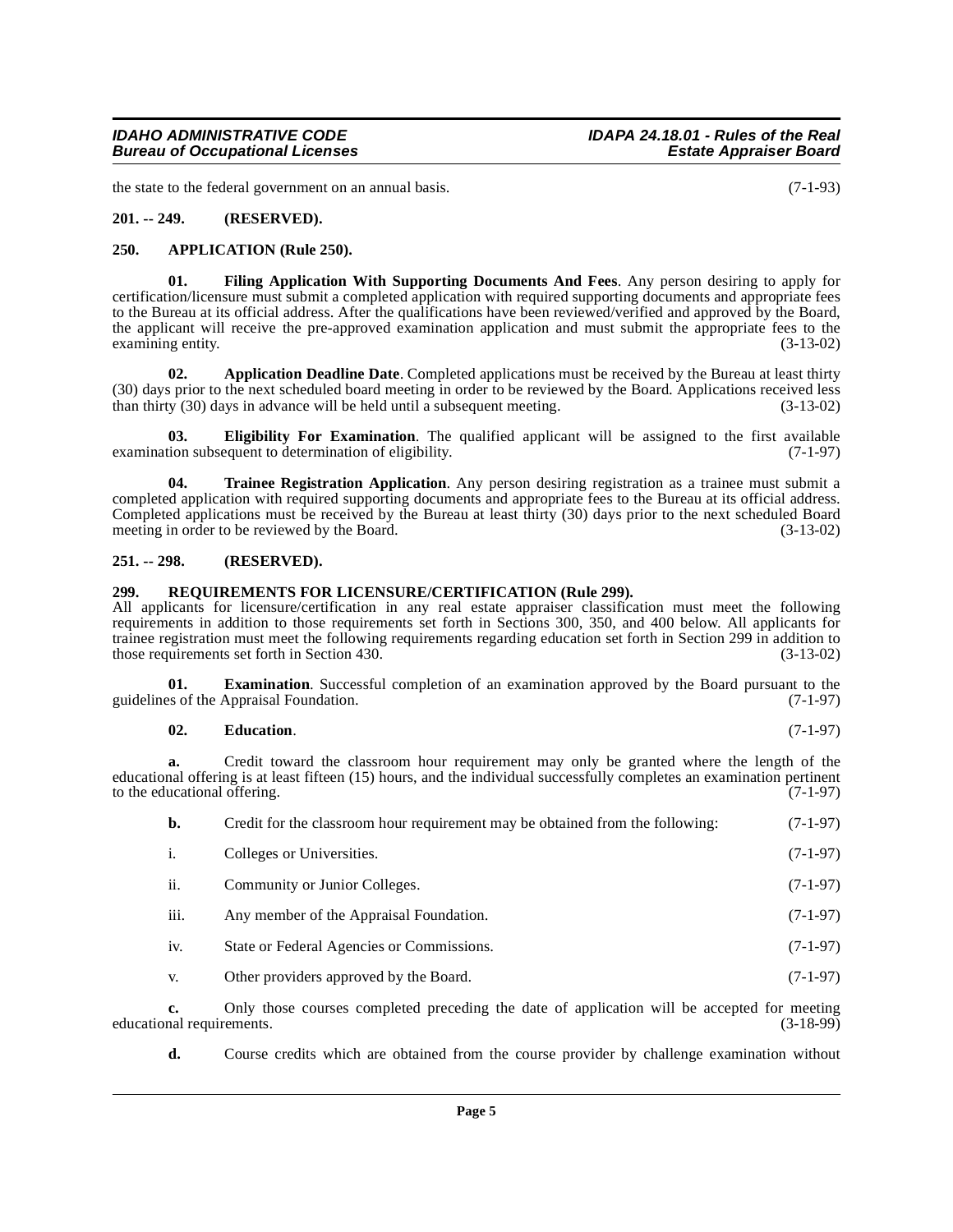# **IDAHO ADMINISTRATIVE CODE IDAPA 24.18.01 - Rules of the Real**

attending the course will not be accepted. (3-18-99)

**e.** Various appraisal courses may be credited toward the classroom hour education requirement. Applicants must demonstrate that their education involved coverage of all topics listed below. Licensed Residential and Certified Residential must include emphasis in one (1) to four (4) unit residential properties; Certified General must include emphasis in nonresidential properties.  $(7-1-97)$ must include emphasis in nonresidential properties.

| i.    | Influences on Real Estate Value.   | $(7-1-97)$ |
|-------|------------------------------------|------------|
| ii.   | Legal Considerations in Appraisal. | $(7-1-97)$ |
| iii.  | Types of Value.                    | $(7-1-97)$ |
| iv.   | Economic Principles.               | $(7-1-97)$ |
| V.    | Real Estate Markets and Analysis.  | $(7-1-97)$ |
| vi.   | Valuation Process.                 | $(7-1-97)$ |
| vii.  | Property Description.              | $(7-1-97)$ |
| viii. | Highest and Best Use Analysis.     | $(7-1-97)$ |
| ix.   | Appraisal Statistical Concepts.    | $(7-1-97)$ |
| X.    | Sales Comparison Approach.         | $(7-1-97)$ |
| xi.   | Site Value.                        | $(7-1-97)$ |
| xii.  | Cost Approach.                     | $(7-1-97)$ |
| xiii. | Income Approach.                   | $(7-1-97)$ |
| xiv.  | Valuation of Partial Interests.    | $(7-1-97)$ |
| XV.   | Appraisal Standards and Ethics.    | $(7-1-97)$ |

**f.** Advanced courses will be those courses for which an introductory or basic course is required. Typically classes titled "Introductory," "Basic," or "Principles" will not be accepted for advanced requirements.

(7-1-97)

# <span id="page-5-0"></span>**03. Experience**. (7-1-97)

**a.** The work product claimed for experience credit must be in conformity with the USPAP or shall be in compliance with generally accepted standards which were in effect at the time those appraisals were prepared.  $(3-13-02)$ 

**b.** On or after July 1, 2003, appraisal experience must be obtained as a registered trainee or as a licensed or certified appraiser. A year of experience is equal to a minimum of one thousand (1,000) hours worked during a consecutive twelve (12) month period. Regardless of the number of experience hours submitted or obtained during any twelve (12) month period, no more than one thousand (1,000) of those hours may be credited to meet this requirement. Hours obtained in excess of one thousand (1,000) hours during any consecutive twelve (12) month period may not be credited or carried over into the next twelve (12) month period. (3-13-02) period may not be credited or carried over into the next twelve  $(12)$  month period.

**c.** Only experience gained during the five (5) years preceding application will be considered for evaluation. (7-1-97) evaluation.  $(7-1-97)$ 

**d.** Acceptable non field appraisal experience includes, but is not limited to the following: Fee and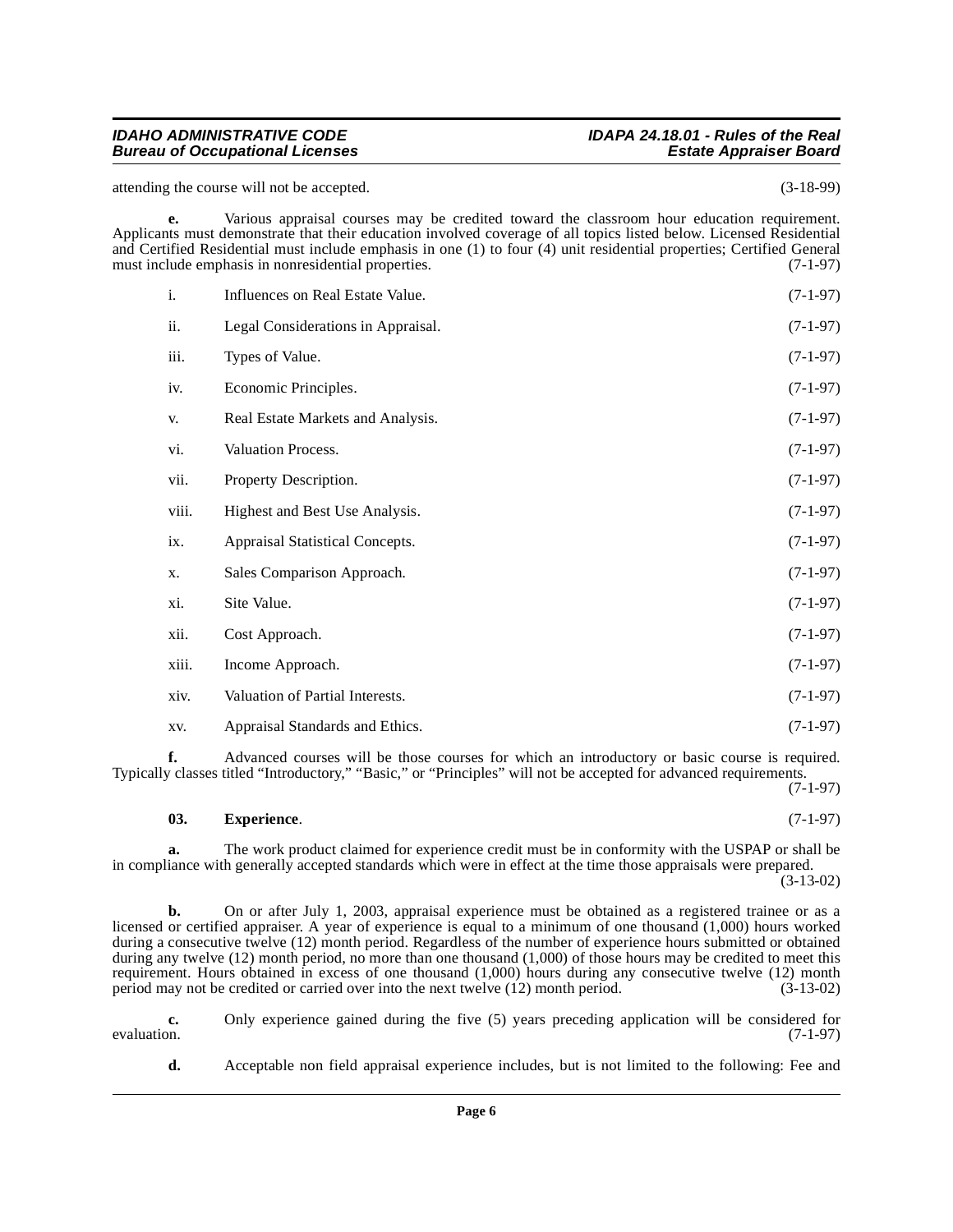#### **IDAHO ADMINISTRATIVE CODE IDAPA 24.18.01 - Rules of the Real Bureau of Occupational Licenses**

Staff appraisal analysis, tax appraisal, appraisal analysis, review appraisal, real estate counseling, highest and best use analysis, and feasibility analysis/study.

**e.** An appraiser applying for certification/licensure must verify his completion of the required experience via affidavit, under oath subject to penalty of perjury, and notarized on a form provided by the Board. (7-1-97)

i. To demonstrate experience the Board requires submission of a log which details hours claimed for experience credit. (7-1-97)

ii. The Board reserves the right to contact an employer for confirmation of length and extent of experience claimed. This may require an employer to submit appraisal reports and/or an affidavit. (7-1-97)

iii. The Board may request submission of written reports or file memoranda which substantiate an t's claim for experience credit. (7-1-97) applicant's claim for experience credit.

**f.** Ad valorem tax appraisers who demonstrate that they use techniques to value properties similar to those used by appraisers and effectively use the process as defined in Subsection 010.10, Field Real Estate Appraisal Experience will receive experience credit. Experience will receive experience credit.

#### <span id="page-6-4"></span><span id="page-6-0"></span>**300. LICENSED RESIDENTIAL REAL ESTATE APPRAISER CLASSIFICATION APPRAISER QUALIFICATION CRITERIA (Rule 300).**

The state licensed residential real estate appraiser classification applies to the appraisal of residential real property consisting of one (1) to four (4) noncomplex residential units having a transaction value less than one million dollars (\$1,000,000) and complex one (1) to four (4) residential units having a transaction value less than two hundred fifty thousand dollars (\$250,000). Applicants must meet the following examination, education, and experience requirements in addition to complying with Section 299. Subsequent to being licensed, an individual must meet the continuing education requirement. continuing education requirement.

**01. Education**. As a prerequisite to taking the examination for licensure as an Idaho Licensed Real Estate Appraiser, an applicant shall present evidence satisfactory to the board that he has successfully completed not less than ninety (90) classroom hours of courses in subjects related specifically to real estate appraisal approved by the board. Each applicant must have successfully completed not less than seventy (70) classroom hours of study related to those topics outlined under Subsection 299.02.e., the basic principles of real estate appraising. Not less than fifteen (15) and no more than twenty (20) classroom hours of studies within the last five (5) years specifically relating to the USPAP, and Code of Ethics will be credited to the classroom hour requirement. (3-13-02)

**02.** Experience. Prerequisite to sit for the examination: (7-1-97)

**a.** Equivalent of two (2) years appraisal experience (see Subsection 299.03.b.). Experience documentation in the form of reports or file memoranda should be available to support the claim for experience. (7-1-97)

**b.** Of the required two thousand (2,000) hours, the applicant must accumulate a minimum of one thousand five hundred (1,500) hours from field real estate appraisal experience. The balance of five hundred (500) hours may include non field experience, refer to Subsection 299.03.c. (7-1-97)

#### <span id="page-6-1"></span>**301. -- 349. (RESERVED).**

#### <span id="page-6-3"></span><span id="page-6-2"></span>**350. CERTIFIED RESIDENTIAL REAL ESTATE APPRAISER CLASSIFICATION APPRAISER QUALIFICATION CRITERIA (Rule 350).**

The State Certified Residential Real Estate Appraiser classification applies to the appraisal of residential properties of four (4) or less units without regard to transaction value or complexity. Applicants must meet the following examination, education, and experience requirements in addition to complying with Section 299. Subsequent to being<br>certified an individual must meet the continuing education requirement. (7-1-97) certified an individual must meet the continuing education requirement.

**01. Education**. As a prerequisite to taking the examination for certification as an Idaho Certified Residential Real Estate Appraiser, an applicant shall present evidence satisfactory to the board that he has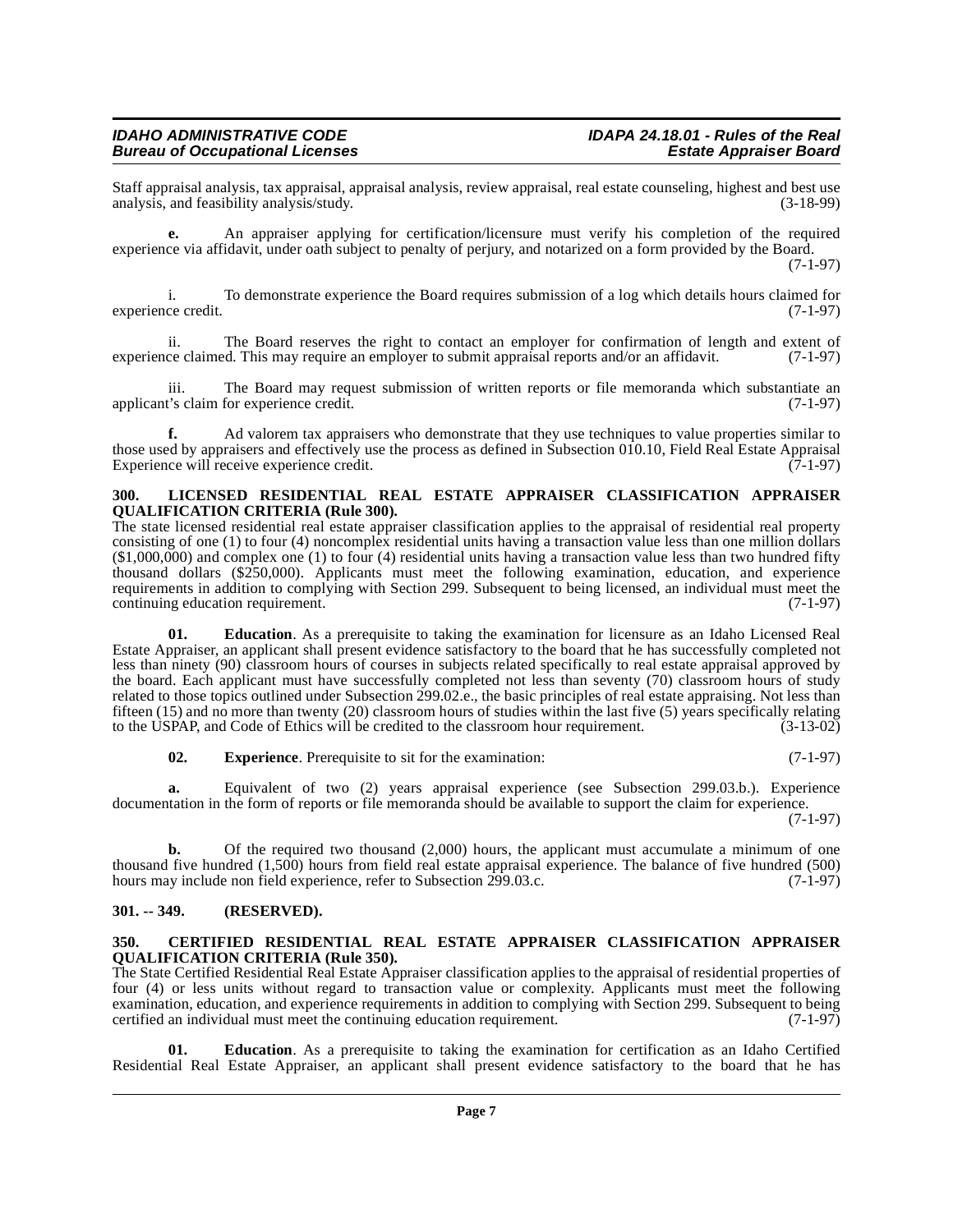#### **a.** Prerequisite to sit for the examination: Equivalent of three (3) years appraisal experience (see Subsection 299.03.b.). Experience documentation in the form of reports or file memoranda should be available to support the claim for experience. support the claim for experience.

**b.** The applicant must accumulate a minimum of two thousand five hundred (2,500) hours of real estate appraisal experience in not less than thirty (30) months. Two thousand (2,000) hours of the experience shall be from residential field appraisal experience. The balance of five hundred (500) hours may include non field experience, refer to Subsection 299.03.c. experience, refer to Subsection  $299.03.c.$ 

successfully completed not less than one hundred twenty (120) classroom hours of courses in subjects related to real estate appraisal approved by the board. Each applicant must have successfully completed not less than ninety (90) classroom hours of study related to those topics outlined under Subsection 299.02.e., the basic principles of real estate appraising and thirty (30) classroom hours of advanced residential or non-residential specialized courses relating to the topics specified at Subsection 299.02.e. Not less than fifteen (15) and no more than twenty (20) classroom hours of studies within the last five (5) years specifically relating to the USPAP, and Code of Ethics; will be credited to the  $\epsilon$  classroom hour requirement. (3-13-02)

# <span id="page-7-0"></span>**351. -- 399. (RESERVED).**

**Bureau of Occupational Licenses** 

#### <span id="page-7-3"></span><span id="page-7-1"></span>**400. CERTIFIED GENERAL REAL ESTATE APPRAISER CLASSIFICATION APPRAISER QUALIFICATION CRITERIA (RULE 400).**

The State Certified General Real Estate Appraiser classification applies to the appraisal of all types of real property. Applicants must meet the following examination, education, and experience requirements in addition to complying with Section 299. Subsequent to being certified, an individual must meet the continuing education requirement. (7-1-97)

**01. Education**. As a prerequisite to taking the examination for certification as an Idaho State Certified General Real Estate Appraiser, an applicant shall present evidence satisfactory to the board that he/she has successfully completed not less than one hundred eighty (180) classroom hours of courses in subjects related specifically to real estate appraisal approved by the board. Each applicant must have successfully completed not less than one hundred sixty (160) classroom hours of study related to those topics outlined under Subsection 299.02.e. Not less than fifteen (15) and no more than twenty (20) classroom hours of studies within the last five (5) years specifically relating to the USPAP, and Code of Ethics; and one hundred (100) classroom hours of advanced non residential specialized courses relating to the topics specified at Subsection 299.02.e. (3-13-02)

# **02. Experience**. (3-18-99)

Prerequisite to sit for the examination. Equivalent of three (3) years appraisal experience (See Subsection 299.03.b.). Experience documentation in the form of reports or file memoranda should be available to support the claim for experience. support the claim for experience.

The applicant must accumulate a minimum of three thousand (3,000) hours of appraisal experience in not less than thirty-six (36) months. Two thousand (2,000) hours of the experience must be nonresidential field appraisal experience. The balance of one thousand  $(1,000)$  hours may be solely residential experience or can include<br>up to five hundred (500) hours of nonfield experience as outlined in Subsection 299.03.c.  $(4-5-00)$ up to five hundred  $(500)$  hours of nonfield experience as outlined in Subsection 299.03.c.

# <span id="page-7-4"></span><span id="page-7-2"></span>**401. CONTINUING EDUCATION (Rule 401).**

All certified/licensed appraisers must comply with the following continuing education requirements: (7-1-97)

<span id="page-7-6"></span>**01. Purpose Of Continuing Education**. The purpose of continuing education is to ensure that the appraiser participates in a program that maintains and increases his skill, knowledge and competency in real estate<br>(7-1-97) appraising. (7-1-97)

<span id="page-7-5"></span>**02. Hours Required**. The equivalent of fifteen (15) classroom hours of instruction in courses or seminars for each year during the three (3) years during the period preceding the renewal is required. (For example, a three (3) year certification term would require forty-five (45) hours. These hours may be obtained any time during the

# **IDAHO ADMINISTRATIVE CODE IDAPA 24.18.01 - Rules of the Real**

**02. Experience**. (3-18-99)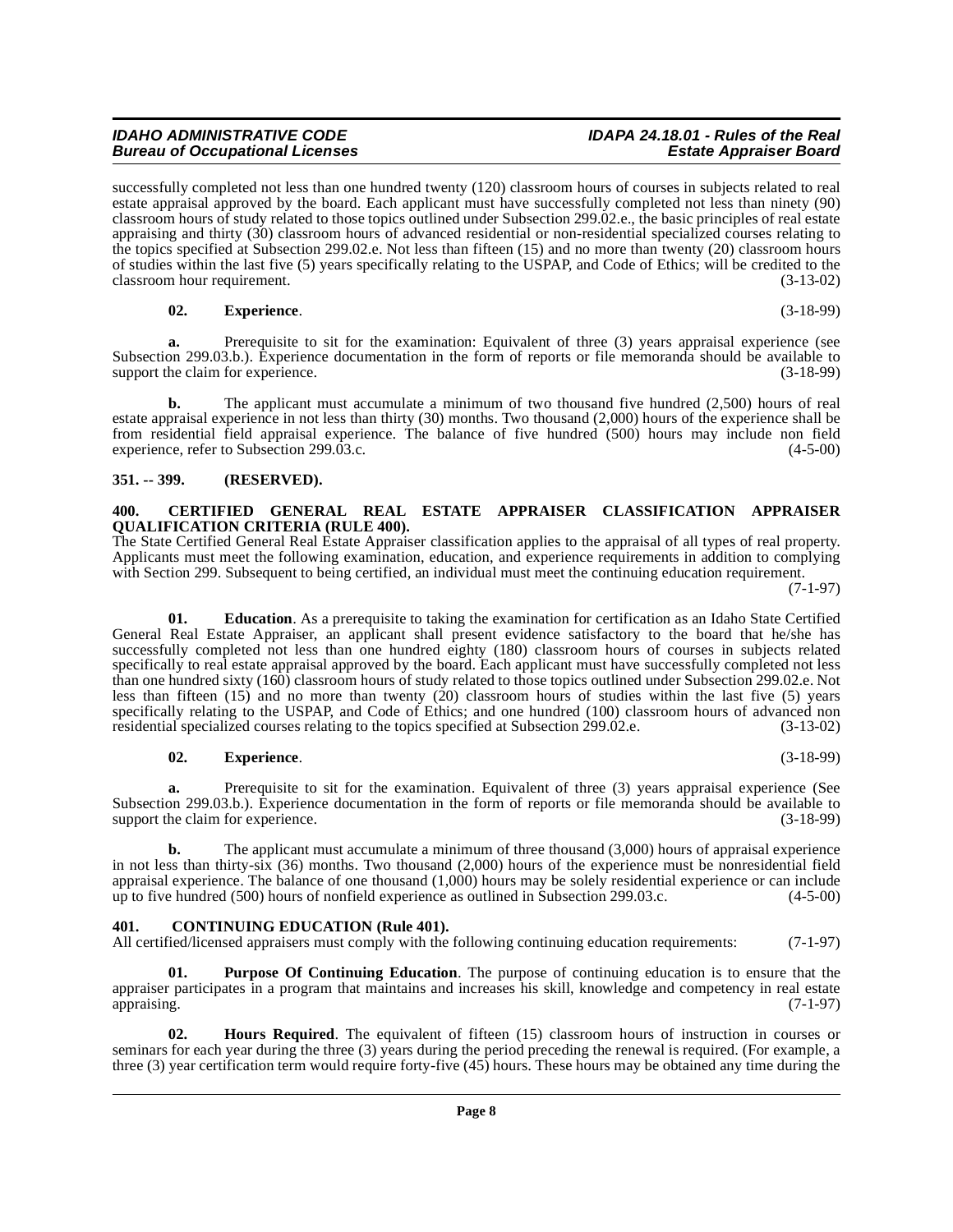three  $(3)$  year term.  $(7-1-97)$ 

**a.** A classroom hour is defined as fifty (50) minutes out of each sixty (60) minute segment. (7-1-93)

**b.** Credit toward the classroom hour requirement may be granted only where the length of the nal offering is at least two (2) hours. (7-1-97) educational offering is at least two  $(2)$  hours.

**c.** Credit for the classroom hour requirement may be obtained by accredited courses which have been approved by the appraisal members of The Appraisal Foundation and by courses approved by Real Estate Appraiser Boards of states with reciprocity with Idaho. All other courses must have approval of the Board, which shall require documentation including the instructors and their qualifications, course content, length of course, and its location. Courses shall be approved for a period of four (4) years. (3-13-02)

**d.** Once every five (5) years an Idaho State Certified/Licensed Real Estate Appraiser will be required fifteen (15) hours of a USPAP course and receive a passing grade on a course examination. (3-13-02) to attend fifteen  $(15)$  hours of a USPAP course and receive a passing grade on a course examination.

<span id="page-8-2"></span>**03. Credit For Appraisal Educational Processes And Programs**. Continuing education credit may also be granted for participation, other than as a student, in appraisal educational processes and programs. Examples of activities for which credit may be granted are teaching, program development, authorship of textbooks, or similar activities which are determined to be equivalent to obtaining continuing education. (7-1-97)

<span id="page-8-4"></span>**04. Requirement When A Certificate/License Is Cancelled**. For each year (less than five (5)) in which a license is lapsed, cancelled, or otherwise non-renewed, fifteen (15) hours of continuing education must be obtained prior to reinstatement. (3-18-99) obtained prior to reinstatement.

#### <span id="page-8-0"></span>**402. -- 429. (RESERVED).**

#### <span id="page-8-3"></span><span id="page-8-1"></span>**430. REGISTERED TRAINEE REAL ESTATE APPRAISER. (Rule 430).**

**01**. **Scope Of Practice**. An Appraiser Trainee shall not be involved in the appraisal of any property that exceeds the lawful scope of practice of the supervising appraiser. The appraiser trainee shall be subject to USPAP. (3-13-02)

<span id="page-8-5"></span>**02. Supervision**. The appraiser supervising shall be subject to the following: (3-13-02)

**a.** The appraiser trainee shall be under the direct supervision of an appraiser who holds a current ense in good standing. (3-13-02) Idaho license in good standing.

**b.** A supervising appraiser shall not have been disciplined by the Board within the previous four (4) m acting as a supervisor. (3-13-02) years from acting as a supervisor.

**c.** A supervising appraiser shall be limited to supervising no more than three (3) appraiser trainees. (3-13-02)

**d.** The supervising appraiser shall be responsible for the training and direct supervision of the trainee by: (3-13-02) appraiser trainee by:

i. Accepting responsibility for all appraisal reports by signing and certifying that the report is in compliance with USPAP. (3-13-02)

ii. Reviewing all appraiser trainee appraisal report(s); and (3-13-02)

iii. Personally inspecting each appraised property with the appraiser trainee until the supervising appraiser determines the appraiser trainee is competent in accordance with the Competency Provision of USPAP for<br>(3-13-02) the property type.

**e.** Each appraiser trainee is permitted to have more than one (1) supervising appraiser. (3-13-02)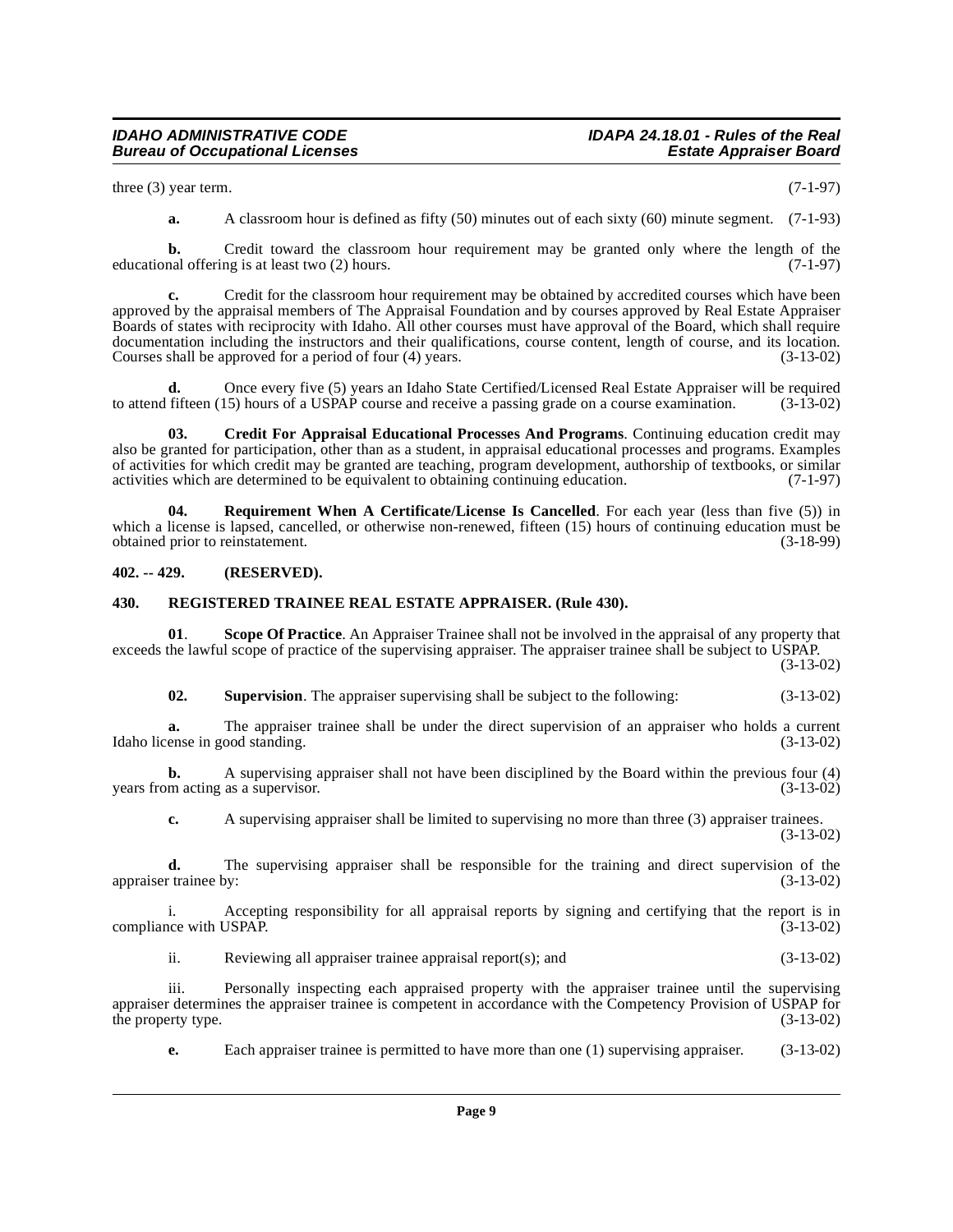**f.** An appraisal log shall be maintained for each supervising appraiser by the appraiser trainee and lude the following for each appraisal: (3-13-02) shall include the following for each appraisal: i. Type of property. (3-13-02)

| ii.  | Client name and address.                                                         | $(3-13-02)$ |
|------|----------------------------------------------------------------------------------|-------------|
| iii. | Address of subject property.                                                     | $(3-13-02)$ |
| iv.  | Description of work performed.                                                   | $(3-13-02)$ |
| V.   | Number of work hours.                                                            | $(3-13-02)$ |
| vi.  | Signature and license number of the supervising appraiser.                       | $(3-13-02)$ |
| 03.  | <b>Qualification.</b> An appraiser trainee must meet the following requirements: | $(3-13-02)$ |
|      |                                                                                  |             |

<span id="page-9-6"></span><span id="page-9-4"></span>**a.** There is no examination requirement for registration as a Appraiser Trainee.  $(3-13-02)$ 

**b.** Applicants for registration must document completion of at least seventy-five (75) classroom hours of courses in subjects related to real estate appraisal as provided in Section 299, that shall include training in USPAP. (3-13-02)

**04. Continuing Education**. Prior to the second renewal of an appraiser trainee registration the appraiser trainee shall be required to obtain: (3-13-02)

**a.** The equivalent of fifteen (15) classroom hours of instruction in approved courses or seminars e twelve (12) month period preceding the renewal. (3-13-02) during the twelve  $(12)$  month period preceding the renewal.

**b.** All continuing education shall be in compliance with Subsections 401.01 through 401.03.

(3-13-02)

**c.** Continuing education credit may also be granted for participation, other than as a student, in appraisal educational processes and programs. Examples of activities for which credit may be granted are teaching, program development, authorship of textbooks, or similar activities which are determined to be equivalent to obtaining continuing education. (3-13-02)

**d.** The purpose of continuing education is to ensure that the appraiser trainee participates in a program trains and increases skill, knowledge and competence in real estate appraising. (3-13-02) that maintains and increases skill, knowledge and competence in real estate appraising.

#### <span id="page-9-0"></span>**431. -- 449. (RESERVED).**

#### <span id="page-9-8"></span><span id="page-9-1"></span>**450. RECIPROCITY (Rule 450).**

Applicant must comply with Section 54-4115, Idaho Code. (7-1-93)

<span id="page-9-10"></span><span id="page-9-7"></span><span id="page-9-5"></span>**01.** File Application. File applications on forms provided by the Board. (7-1-93)

**02.** Submit Statement Verifying Certification/Licensure. Submit current notarized statement certification/licensure in good standing in another state. (7-1-93) verifying certification/licensure in good standing in another state.

**03. Reciprocal License Issued**. No reciprocal license will be issued where the applicant was originally in a state other than that upon which the reciprocity application is based. (7-1-97) licensed in a state other than that upon which the reciprocity application is based.

#### <span id="page-9-2"></span>**451. -- 499. (RESERVED).**

#### <span id="page-9-3"></span>**500. TEMPORARY PRACTICE (Rule 500).**

<span id="page-9-11"></span><span id="page-9-9"></span>**01. Requirements For Issuance**. A permit to temporarily practice may be issued to individuals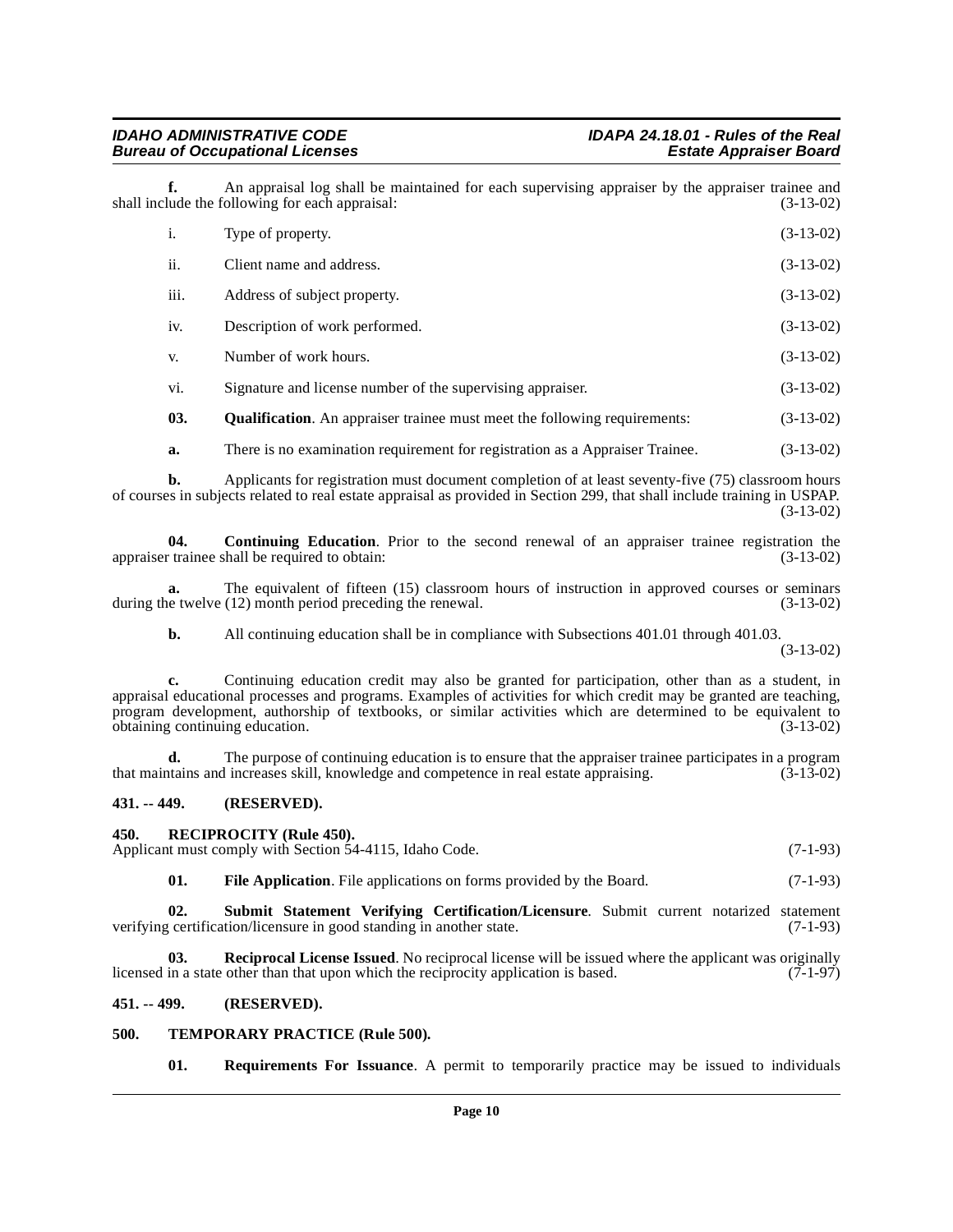coming to Idaho who are certified/licensed in another state and are either transferring to Idaho or have a temporary<br>(7-1-93) assignment in Idaho.

<span id="page-10-19"></span>**02. Provide Proof Of Current Certification Or Licensure**. Must provide proof of current certification or licensure in good standing in another state or meet the requirements as set forth in these rules, and comply with Section 54-4115(3), Idaho Code, regarding irrevocable consent.  $(7-1-93)$ comply with Section 54-4115(3), Idaho Code, regarding irrevocable consent.

<span id="page-10-14"></span>**03. Assignments And Length Of Time Permit Will Be Issued**. Permit to temporarily practice will be issued on a per appraisal assignment basis for a period not to exceed six (6) months. A temporary permit may be extended one (1) time only. (3-18-99) extended one  $(1)$  time only.

#### <span id="page-10-0"></span>**501. -- 524. (RESERVED).**

#### <span id="page-10-17"></span><span id="page-10-1"></span>**525. DISCIPLINE (Rule 525).**

<span id="page-10-15"></span>**01.** Civil Fine. The Board may impose a civil fine not to exceed one thousand dollars (\$1,000) upon a or certified real estate appraiser for each violation of Section 54-4107(1). Idaho Code. (3-18-99) licensed or certified real estate appraiser for each violation of Section 54-4107(1), Idaho Code.

<span id="page-10-16"></span>**02. Costs And Fees**. The Board may order a licensed or certified real estate appraiser to pay the costs and fees incurred by the Board in the investigation or prosecution of the licensee for violation of Section  $\frac{54-4107(1)}{3-18-99}$ , (3-18-99) Idaho Code. (3-18-99)

#### <span id="page-10-2"></span>**526. -- 549. (RESERVED).**

#### <span id="page-10-18"></span><span id="page-10-3"></span>**550. LEGAL ADVICE (Rule 550).**

All legal advice shall be furnished by the Bureau under contract with the Board. (3-13-02)

#### <span id="page-10-4"></span>**551. -- 599. (RESERVED).**

#### <span id="page-10-13"></span><span id="page-10-5"></span>**600. AMENDMENTS (Rule 600).**

The Board may propose to amend these Rules at any meeting of the Board by a favorable vote of three (3) members present, providing a copy of the proposed amendment shall have been mailed to each member of the Board at least fifteen (15) days prior to the meeting at which the amendment is to be considered and that such amendment is made in accordance with the requirements of the law. (7-1-93)

#### <span id="page-10-6"></span>**601. -- 649. (RESERVED).**

#### <span id="page-10-20"></span><span id="page-10-7"></span>**650. RULES OF PROCEDURE UNDER THE ADMINISTRATIVE PROCEDURE ACT (Rule 650).**

All procedures available under the Board of Real Estate Appraisers shall be those adopted by the Bureau of Occupational Licenses. (7-1-93) Occupational Licenses.

#### <span id="page-10-8"></span>**651. -- 699. (RESERVED).**

#### <span id="page-10-21"></span><span id="page-10-9"></span>**700. UNIFORM STANDARDS OF PROFESSIONAL APPRAISAL PRACTICE/CODE OF ETHICS (Rule 700).**

The Uniform Standards of Professional Practice as published by the Appraisal Foundation and referenced in Section 004, are hereby adopted as the rules of conduct and code of ethics for all Real Estate Appraisers licensed under Title 54. Chapter 41. Idaho Code, and these rules.  $(3-13-02)$ 54, Chapter 41, Idaho Code, and these rules.

#### <span id="page-10-10"></span>**701. -- 799. (RESERVED).**

#### <span id="page-10-11"></span>**800. RULE MAKING HISTORY PRIOR TO JULY, 1993 (Rule 800).**

Adopted by Emergency January 7, 1992, Effective April 15, 1991, Adopted December 16, 1992, Effective January 5, 1993. 1993. (7-1-93)

<span id="page-10-12"></span>**801. -- 999. (RESERVED).**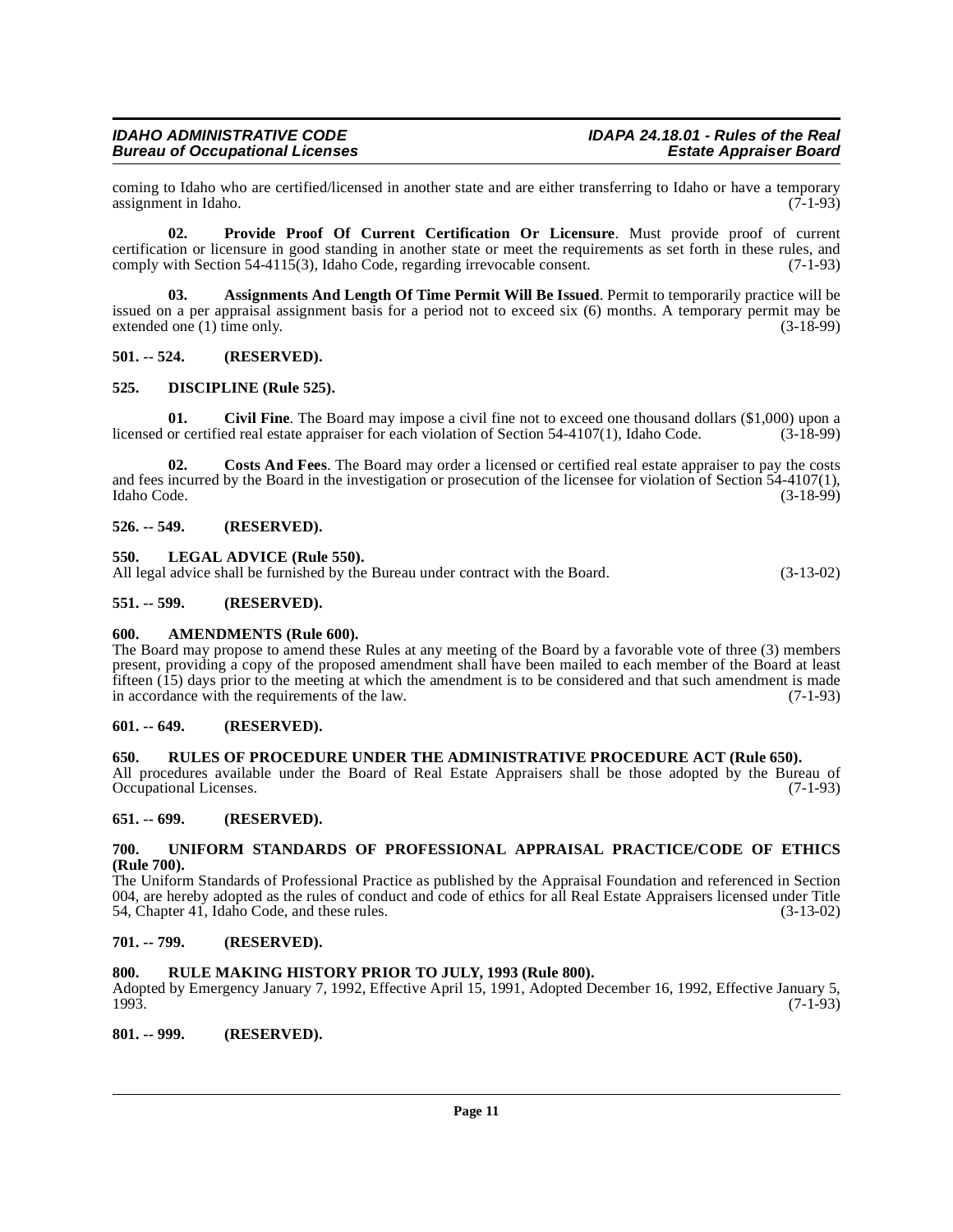# **Subject Index**

#### **A**

Advisory Committee [2](#page-1-10) Amendments, Real Estate Appraiser Board [11](#page-10-13) Application Deadline Date, Real Estate Appraiser License [5](#page-4-4) Application For Reciprocity, Real Estate Appraiser [4](#page-3-4) Application, Real Estate Appraiser License [5](#page-4-5) Appraisal Foundation [2](#page-1-11) Appraisal Standards Board [2](#page-1-12) Appraiser Qualifications Board [2](#page-1-13) Assignments And Length Of Time Permit Will Be Issued, Real Estate Appraiser [11](#page-10-14)

#### **B**

Board Members And Duties, Real Estate Appraiser [3](#page-2-2) Board Name, Idaho Real Estate Appraiser Board [3](#page-2-3)

#### **C**

Certification/License Renewal, Real Estate Appraiser [4](#page-3-5) Certified General Real Estate Appraiser Classification Appraiser Qualification Criteria [8](#page-7-3) Certified Residential Real Estate Appraiser Classification Appraiser Qualification Criteria [7](#page-6-3) Civil Fine, Real Estate Appraiser Discipline [11](#page-10-15) Classroom Hour [3](#page-2-4) Continuing Education, Real Estate Appraiser [8](#page-7-4) Continuing Education, Registered Trainee Real Estate Appraiser [10](#page-9-4) Costs And Fees, Real Estate Appraiser Discipline [11](#page-10-16) Credit For Appraisal Educational Processes And Programs, Real Estate Appraiser [9](#page-8-2)

#### **D**

Definitions, IDAPA 24.18.01, Rules Of The Real Estate Appraiser Board [2](#page-1-14) Discipline, Real Estate Appraiser [11](#page-10-17) Duplicate Certificate/License, Real Estate Appraiser [4](#page-3-6)

#### **E**

Education, Licensure/Certification Real

Estate Appraiser [5](#page-4-6) Eligibility For Examination, Real Estate Appraiser License [5](#page-4-7) Examination And Reexamination Fees, Real Estate Appraiser [4](#page-3-7) Experience, Real Estate Appraiser [6](#page-5-0)

#### **F**

FIRREA, Financial Institutions Reform, Recovery And Enforcement Act [3](#page-2-5) Fees Are Non-Refundable, Real Estate Appraiser License [4](#page-3-8) Fees Followed By \* Means, Real Estate Appraiser License [4](#page-3-9) Fees, Real Estate Appraiser [4](#page-3-10) Field Real Estate Appraisal Experience [3](#page-2-6) File Application, Real Estate Appraiser [10](#page-9-5) Filing Application With Supporting Documents And Fees, Real Estate Appraiser License [5](#page-4-8)

#### **H**

History Record, Real Estate Appraiser [4](#page-3-11) Hours Required, Real Estate Appraiser Continuing Education [8](#page-7-5)

# **L**

Legal Advice, Real Estate Appraiser Board [11](#page-10-18) Licensed Residential Real Estate Appraiser Classification Appraiser Qualification Criteria [7](#page-6-4)

#### **N**

Nationally Recognized Appraisal Organization [3](#page-2-7)

# **O**

Organization Of Board, Real Estate Appraiser Board [3](#page-2-8) Organization, Idaho Real Estate Appraiser Board [3](#page-2-9) Original Certification/License Via Reciprocity, Real Estate Appraiser [4](#page-3-12) Original Certification/License, Real Estate Appraiser [4](#page-3-13)

# **P**

Procedures And Duties, Real Estate Appraiser Board [4](#page-3-14) Provide Proof Of Current Certification

Or Licensure, Real Estate Appraiser [11](#page-10-19) Purpose Of Continuing Education, Real Estate Appraiser [8](#page-7-6)

# **Q**

Qualification, Registered Trainee Real Estate Appraiser [10](#page-9-6)

# **R**

Real Estate [3](#page-2-10) Real Property [3](#page-2-11) Reciprocal License Issued, Real Estate Appraiser [10](#page-9-7) Reciprocity, Real Estate Appraiser License [10](#page-9-8) Registered Trainee Real Estate Appraiser [9](#page-8-3) Reinstatement, Real Estate Appraiser [4](#page-3-15) Requirement When A Certificate/ License Is Cancelled, Real Estate Appraiser [9](#page-8-4) Requirements For Issuance, Real Estate Appraiser Temporary Permit [10](#page-9-9) Requirements For Licensure/ Certification, Real Estate Appraiser [5](#page-4-9) Residential Unit [3](#page-2-12) Rules Of Procedure Under The Administrative Procedure Act, Real Estate Appraiser Board [11](#page-10-20)

# **S**

Specialized Appraisal Services [3](#page-2-13) Submit Statement Verifying Certification/Licensure, Real Estate Appraiser [10](#page-9-10) Supervision, Registered Trainee Real Estate Appraiser [9](#page-8-5)

# **T**

Temporary Permit, Real Estate Appraiser [4](#page-3-16) Temporary Practice, Real Estate Appraiser [10](#page-9-11) Trainee Registration Application [5](#page-4-10) Trainee Registration Fee [4](#page-3-17)

# **U**

Uniform Standards Of Professional Appraisal Practice Or USPAP [3](#page-2-14) Uniform Standards Of Professional Appraisal Practice/Code Of Ethics,